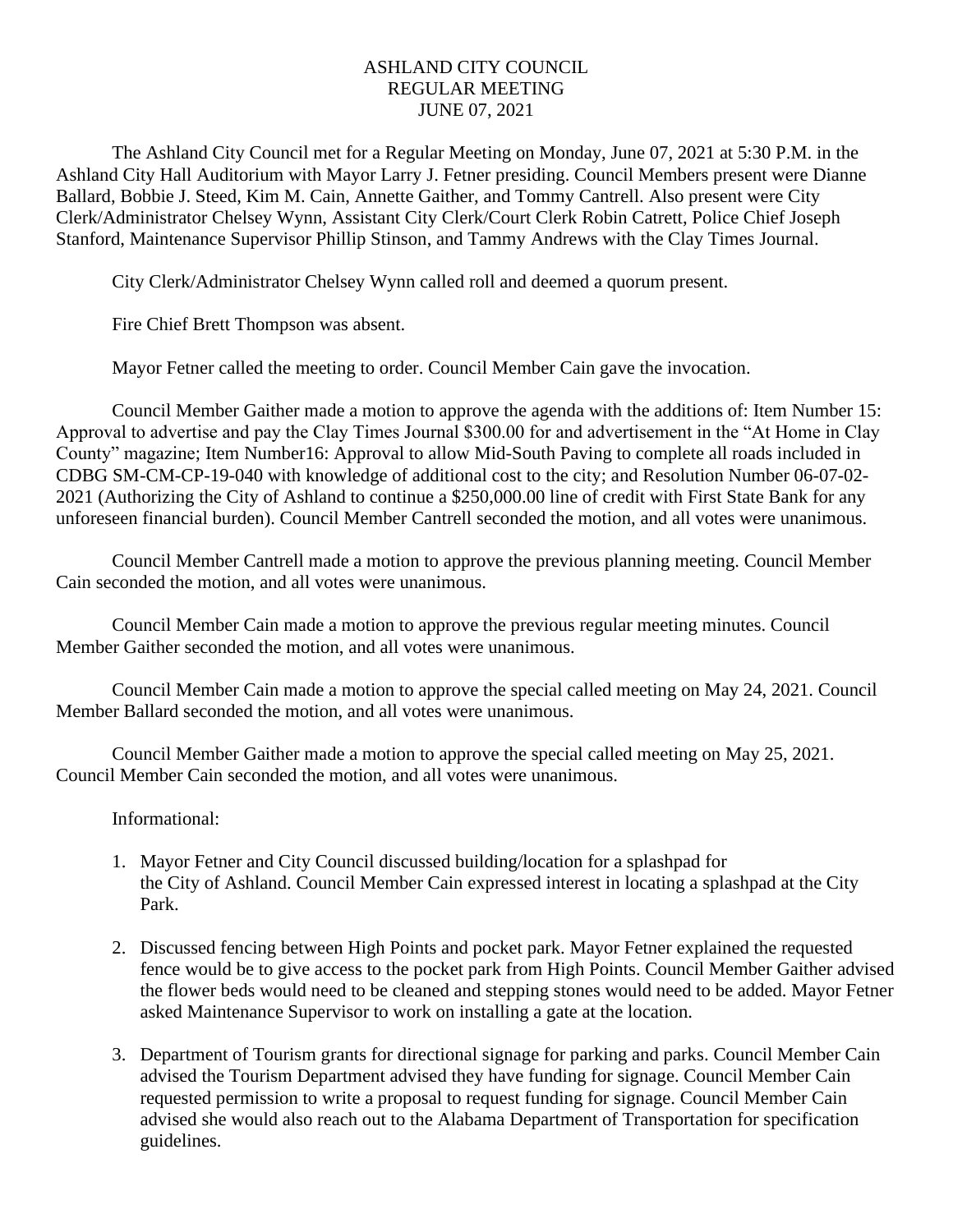## 06.07.2021 Page 2

Council Member Cain made a motion approving the city to write a proposal for funding to the Alabama Department of Tourism for signage on the City Square. Council member Ballard seconded the motion, and all votes were unanimous

Committee Reports:

Mayor Fetner did not report.

Council Member Ballard thanked the Maintenance Department for completing the repairs at Westside Concession Stand.

Council Member Steed did not report.

Council Member Cain did not report.

Council Member Gaither reported on a getting a quote for Senior Center play equipment.

Council Member Cantrell did not report.

Police Chief Stanford reported on agenda items including creating the new position of Senior Officer, potential expense for hiring a new officer currently employed by the City of Lineville, and the Community Oriented Policing Services Grant. Chief Stanford also discussed Officer Adamson's academy expenses for attending the Montgomery Police Academy.

Maintenance Supervisor Stinson reported the completion of ROW cleaning/cutting.

City Clerk/Administrator Wynn did not report.

New Business:

Council Member Cain made a motion to approve the bills received since the last regular meeting in the amount of \$13,067.26. Council Member Gaither seconded the motion, and all votes were unanimous.

Council Member Gaither made a motion approving Court Clerk Robin Catrett to attend Annual Conference for Alabama Municipal Court Clerks/Magistrates on September 22-25, 2021, pay for hotel at \$181.00 per night, registration fees, and reimburse travel expenses. Council Member Cain seconded the motion, and all votes were unanimous.

Council Member Gaither made a motion approving to pay Clay County Commission \$32,000.00 for partial micro sealing and striping (city portion) of High Pine Road. Council Member Cain seconded the motion, and all votes were unanimous.

Council Member Steed made a motion to pay estimated \$841.85 for lodging for Lieutenant/Code Enforcement Officer to attend Annual Code Officials Conference August  $16<sup>th</sup> - 20<sup>th</sup>$ , and reimburse travel expenses. Council Member Cantrell seconded the motion, and all votes were unanimous.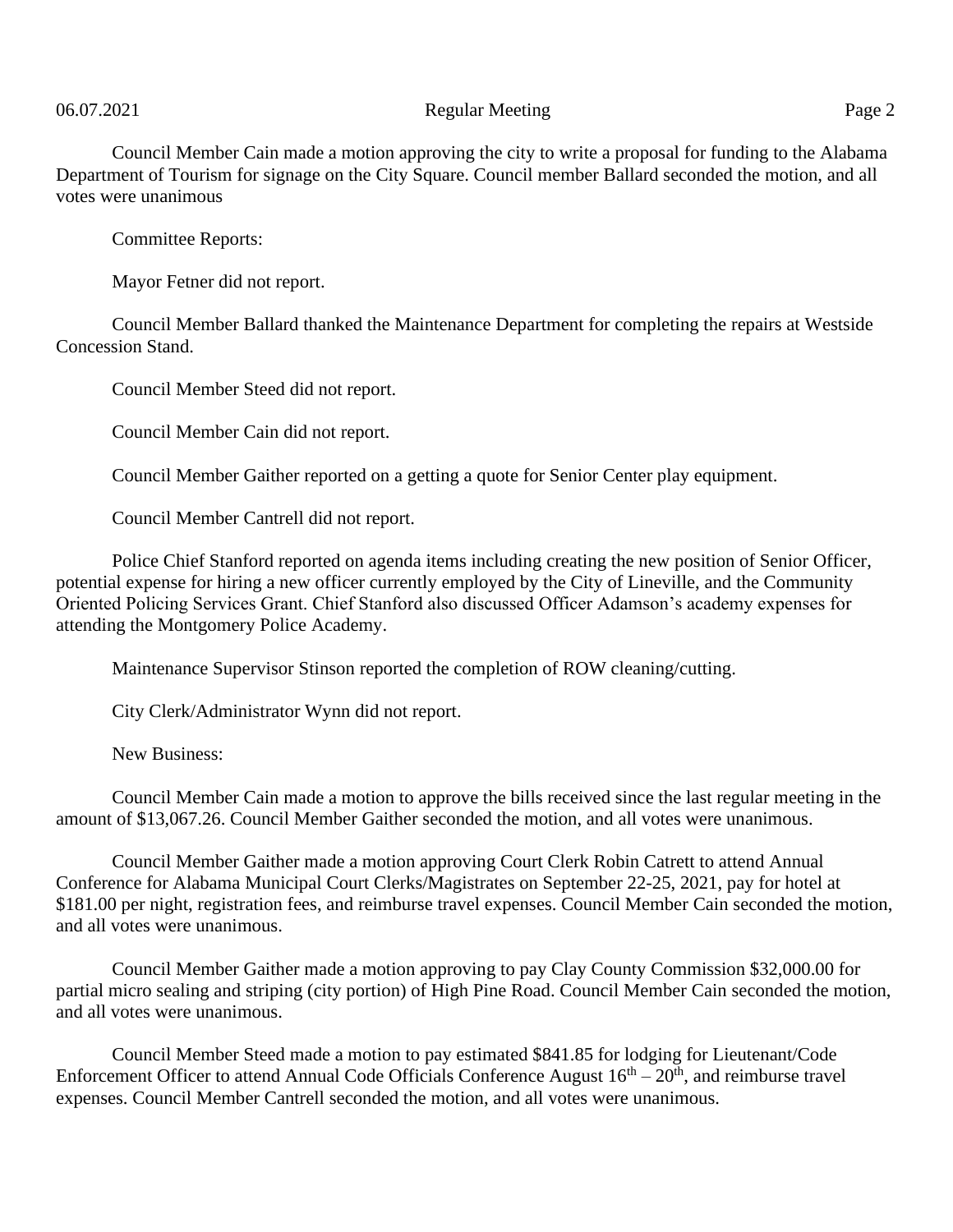Council Member Cain made a motion approving to give Library Aide Beth Owens a raise for completion of graphic design certification to Range 3 Step 8 effective June 12, 2021. Council Member Steed seconded the motion, and all votes were unanimous.

Council Member Cain made a motion approving to pay ROCIC annual service fee of \$300.00 for the Ashland Police Department. Council Member Steed seconded the motion, and all votes were unanimous.

Council Member Cantrell made a motion approving to pay Valent Group \$2,000.00 for ROW Bond. Council Member Gaither seconded the motion, and all votes were unanimous. City Clerk/Administrator Wynn explained the city may not have to pay this if a release is received prior to the renewal date.

Council Member Gaither made a motion to approve a new position of Senior Officer and job description. Council Member Cain seconded the motion, and all votes were unanimous.

Council Member Cain made a motion approving to promote Scott Parish to the Senior Officer Position and give him a pay increase to Range 13 Step 1 effective June 11, 2021. Council Member Gaither seconded the motion, and all votes were unanimous.

Council Member Steed made a motion approving to hire Isiah Williamson as a Patrol Officer, with a starting pay of Range 12 Step 1, and purchase new hire equipment (as needed). Council Member Cain seconded the motion, and all votes were unanimous.

Council Member Cantrell made a motion approving to give Investigator Shanon House an evaluationbased raise to Range 15 Step 6, and take her off probation. Council Member Gaither seconded the motion, and all votes were unanimous.

Council Member Gaither made a motion approving Chief Stanford to apply for the Community Oriented Policing Services (COPS) Hiring Program (CHP) grant. Council Member Cain seconded the motion, and all votes were unanimous.

Council Member Cantrell made a motion to pay Alabama Advanced Criminal Justice Academy \$500.00 for academy expenses for X-zyrius Adamson. Council Member Gaither seconded the motion, and all votes unanimous.

Council Member Gaither made a motion approving to pay an estimated \$6,190.32 to Capitol Towers for lodging & meals for X-zyrius Adamson (police academy). Council Member Cain seconded the motion, and all votes were unanimous.

Council Member Cain made a motion approving to advertise and pay the Clay Times Journal \$300.00 for an advertisement in the "At Home in Clay County' magazine. Council Member Steed seconded the motion, and all votes were unanimous.

Council Member Steed made a motion approving to allow Mid-South Paving to complete all roads included in CDBG-SM-CM-CP-19-040 with knowledge of additional cost to the city. Council Member Gaither seconded the motion, and all votes were unanimous.

Old Business:

Resolution, Ordinance, Orders, and Other Business: